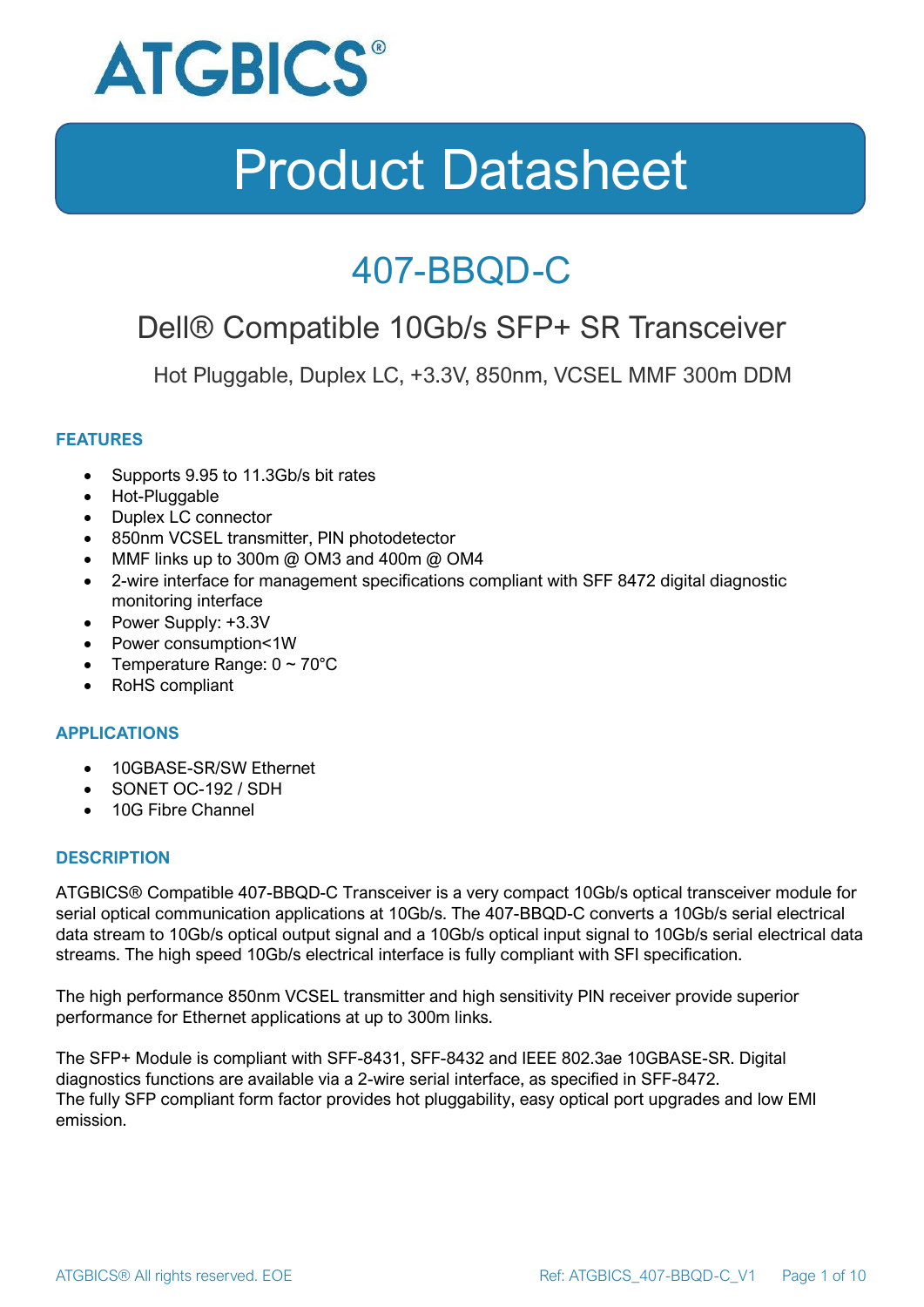

#### **Absolute Maximum Ratings**

| <b>Parameter</b>                  | <b>Symbol</b> | Min.   | <b>Typical</b> | Max.  | <b>Unit</b> |
|-----------------------------------|---------------|--------|----------------|-------|-------------|
| <b>Storage Temperature</b>        | Ts            | $-40$  |                | $+85$ | $^{\circ}C$ |
| <b>Case Operating Temperature</b> | Tа            |        |                | 70    | °C          |
| <b>Maximum Supply Voltage</b>     | Vcc           | $-0.5$ |                | 4     |             |
| <b>Relative Humidity</b>          | RH            |        |                | 85    | %           |

#### **Electrical Characteristics (T<sub>OP</sub> = 0 to 70 °C, VCC = 3.135 to 3.465 Volts)**

| <b>Parameter</b>                                                              | <b>Symbol</b>         | Min.   | <b>Typical</b> | Max.           | <b>Unit</b> | <b>Notes</b>   |
|-------------------------------------------------------------------------------|-----------------------|--------|----------------|----------------|-------------|----------------|
| <b>Supply Voltage</b>                                                         | V <sub>cc</sub>       | 3.135  |                | 3.465          | $\vee$      |                |
| <b>Supply Current</b>                                                         | <b>Icc</b>            |        |                | 250            | mA          |                |
| <b>Power Consumption</b>                                                      | P                     |        |                | 1              | W           |                |
| <b>Transmitter Section:</b>                                                   |                       |        |                |                |             |                |
| Input differential impedance                                                  | $R_{in}$              |        | 100            |                | Ω           | 1              |
| <b>Tx Input Single Ended DC Voltage</b><br><b>Tolerance (Ref VeeT)</b>        | $\vee$                | $-0.3$ |                | $\overline{4}$ | $\vee$      |                |
| Differential input voltage swing                                              | Vin, pp               | 180    |                | 700            | mV          | $\overline{2}$ |
| <b>Transmit Disable Voltage</b>                                               | $V_D$                 | 2      |                | <b>Vcc</b>     | $\vee$      | 3              |
| <b>Transmit Enable Voltage</b>                                                | $V_{EN}$              | Vee    |                | $Vee+0.8$      | $\vee$      |                |
| <b>Receiver Section:</b>                                                      |                       |        |                |                |             |                |
| <b>Single</b><br><b>Ended</b><br>Output<br><b>Voltage</b><br><b>Tolerance</b> | $\vee$                | $-0.3$ |                | $\overline{4}$ | $\vee$      |                |
| <b>Rx Output Diff Voltage</b>                                                 | Vo                    | 300    |                | 850            | mV          |                |
| <b>Rx Output Rise and Fall Time</b>                                           | Tr/Tf                 | 30     |                |                | ps          | $\overline{4}$ |
| <b>LOS Fault</b>                                                              | VLOS fault            | 2      |                | <b>VCCHOST</b> | V           | 5              |
| <b>LOS Normal</b>                                                             | V <sub>LOS</sub> norm | Vee    |                | $Vee+0.8$      | $\vee$      | 5              |

Notes:

- 1. Connected directly to TX data input pins. AC coupling from pins into laser driver IC.
- 2. Per SFF-8431 Rev 3.0
- 3. Into 100 ohms differential termination.
- 4. 20%~80%
- 5. LOS is an open collector output. Should be pulled up with 4.7k 10kΩ on the host board. Normal operation is logic 0; loss of signal is logic 1. Maximum pull-up voltage is 5.5V.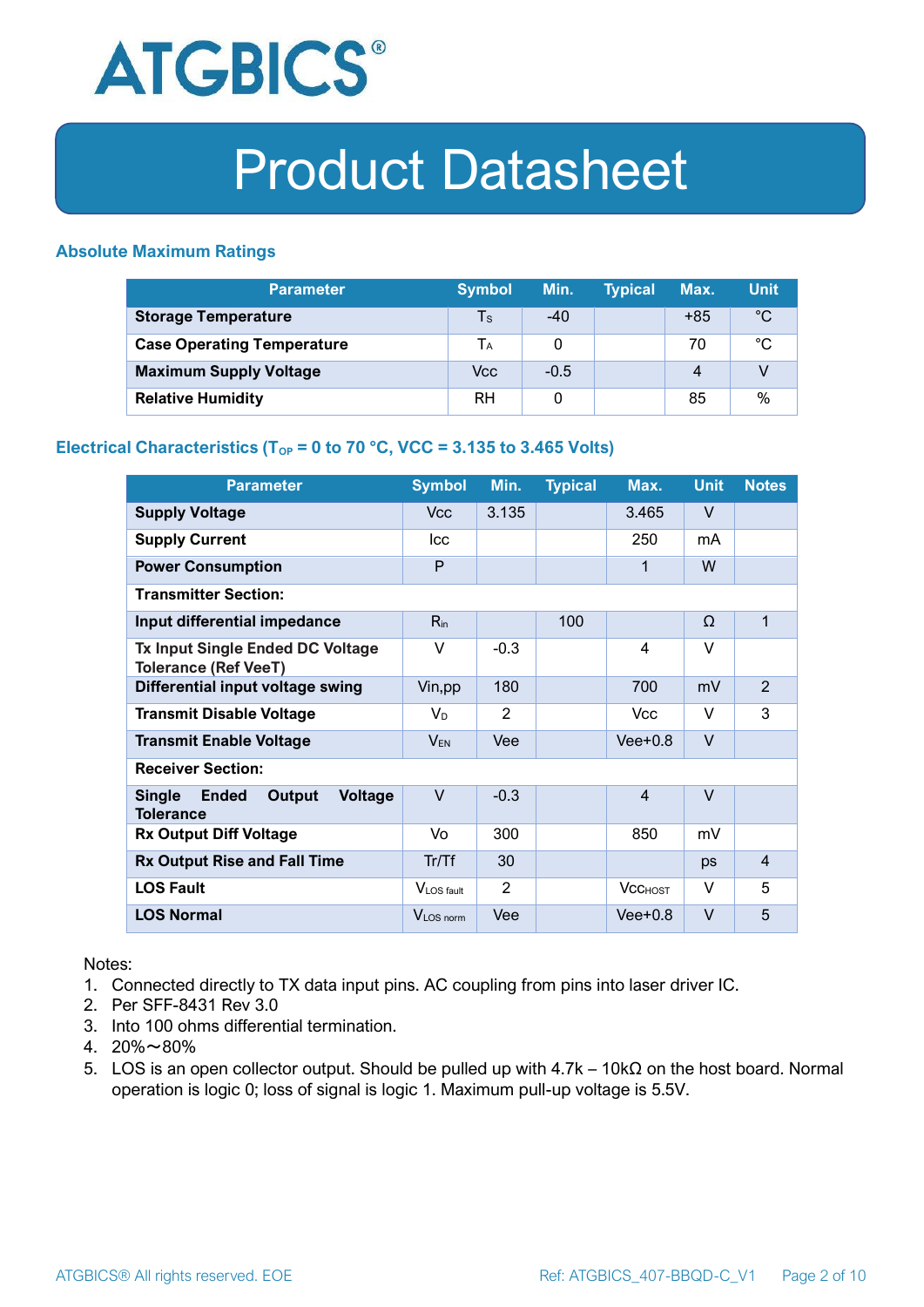

#### **Optical Parameters** ( $T_{OP} = 0$  to 70°C, VCC = 3.135 to 3.465 Volts)

| <b>Parameter</b>                                            | <b>Symbol</b>                | Min.        | <b>Typical</b> | Max.           | <b>Unit</b>     | <b>Notes</b>   |  |
|-------------------------------------------------------------|------------------------------|-------------|----------------|----------------|-----------------|----------------|--|
| <b>Transmitter Section:</b>                                 |                              |             |                |                |                 |                |  |
| <b>Center Wavelength</b>                                    | λt                           | 840         | 850            | 860            | nm              |                |  |
| <b>RMS spectral width</b>                                   | $\lambda_{RMS}$              |             |                | $\overline{4}$ | nm              |                |  |
| <b>Average Optical Power</b>                                | Pavg                         | $-7.3$      |                | $-1$           | dBm             | 1              |  |
| <b>Optical Power OMA</b>                                    | Poma                         |             | $-1.5$         |                | dBm             |                |  |
| <b>Laser Off Power</b>                                      | Poff                         |             |                | $-30$          | dBm             |                |  |
| <b>Extinction Ratio</b>                                     | ER.                          | 3.5         |                |                | dB              |                |  |
| <b>Dispersion</b><br><b>Transmitter</b><br><b>Penalty</b>   | <b>TDP</b>                   |             |                | 3.9            | dB              | $\overline{2}$ |  |
| <b>Relative Intensity Noise</b>                             | <b>Rin</b>                   |             |                | $-128$         | dB/Hz           | 3              |  |
| <b>Optical</b><br>Return<br><b>Loss</b><br><b>Tolerance</b> |                              | 20          |                |                | dB              |                |  |
| <b>Receiver Section:</b>                                    |                              |             |                |                |                 |                |  |
| <b>Center Wavelength</b>                                    | λr                           | 840         |                | 860            | nm              |                |  |
| <b>Receiver Sensitivity (OMA)</b>                           | Sen                          |             |                | $-11.1$        | dB <sub>m</sub> | $\overline{4}$ |  |
| <b>Stressed Sensitivity (OMA)</b>                           | $\mathsf{Sen}_{\mathsf{ST}}$ |             |                | $-7.5$         | dB <sub>m</sub> | 4              |  |
| <b>Los Assert</b>                                           | <b>LOSA</b>                  | $-30$       |                |                | d <sub>Bm</sub> |                |  |
| <b>Los Dessert</b>                                          | LOS <sub>D</sub>             |             |                | $-12$          | dBm             |                |  |
| <b>Los Hysteresis</b>                                       | LOS <sub>H</sub>             | 0.5         |                |                | dB              |                |  |
| Overload                                                    | Sat                          | $\mathbf 0$ |                |                | dBm             | 5              |  |
| <b>Receiver Reflectance</b>                                 | <b>Rrx</b>                   |             |                | $-12$          | dB              |                |  |

Notes:

- 1. Average power figures are informative only, per IEEE802.3ae.
- 2. TWDP figure requires the host board to be SFF-8431 compliant. TWDP is calculated using the Matlab code provided in clause 68.6.6.2 of IEEE802.3ae.
- 3. 12dB reflection.
- 4. Conditions of stressed receiver tests per IEEE802.3ae. CSRS testing requires the host board to be SFF-8431 compliant.
- 5. Receiver overload specified in OMA and under the worst comprehensive stressed condition.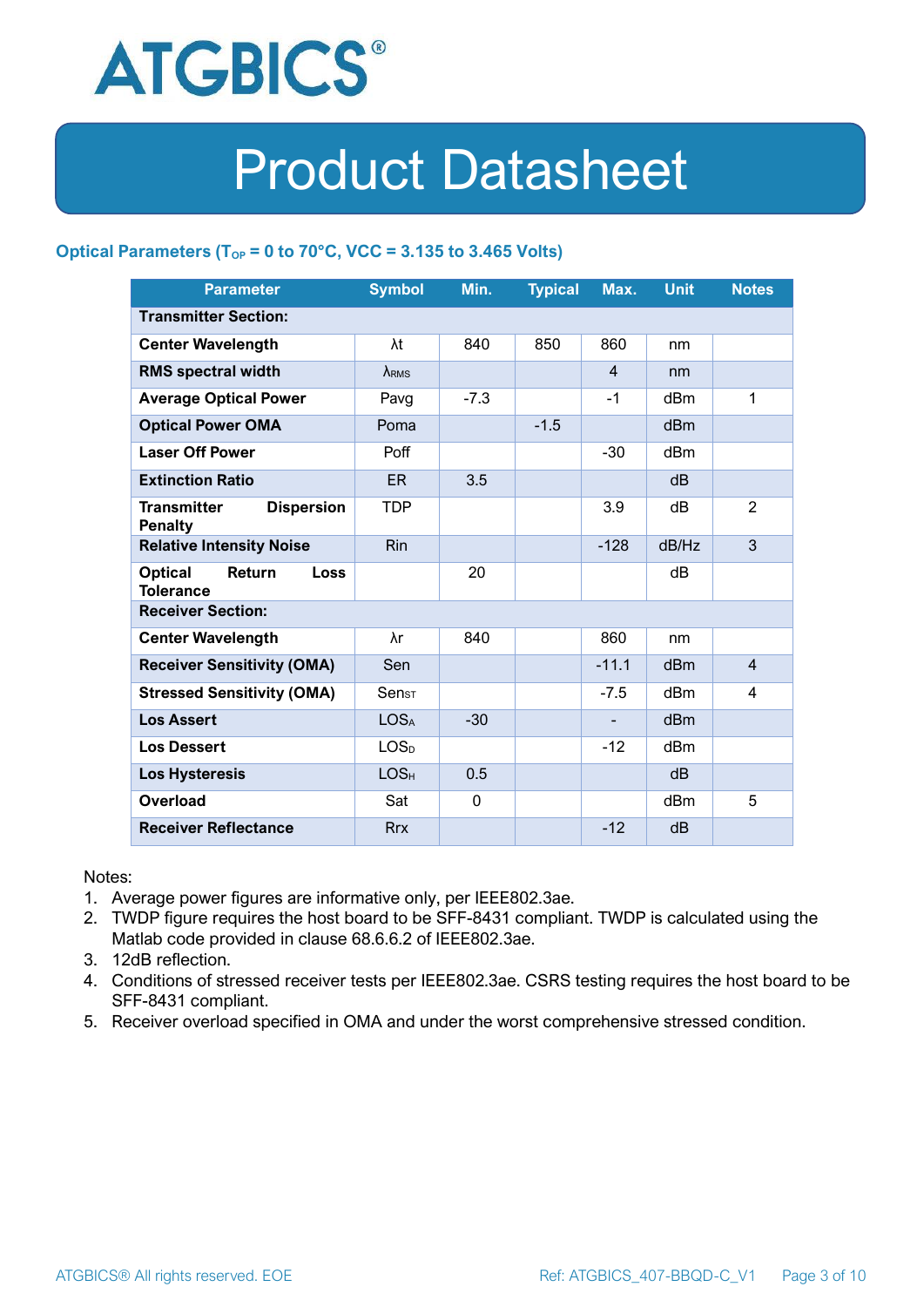

#### **Timing Characteristics**

| <b>Parameter</b>                                                          | <b>Symbol</b>         | Min. | <b>Typical</b> | Max. | <b>Unit</b> |
|---------------------------------------------------------------------------|-----------------------|------|----------------|------|-------------|
| <b>TX Disable Assert Time</b>                                             | t off                 |      |                | 10   | <b>US</b>   |
| <b>TX Disable Negate Time</b>                                             | t_on                  |      |                | 1    | ms          |
| Initialize<br><b>Include</b><br>Reset of<br>Time<br>to<br><b>TX FAULT</b> | t int                 |      |                | 300  | ms          |
| <b>TX FAULT from Fault to Assertion</b>                                   | t fault               |      |                | 100  | <b>us</b>   |
| <b>TX Disable Time to Start Reset</b>                                     | t reset               | 10   |                |      | <b>US</b>   |
| <b>Receiver Loss of Signal Assert Time</b>                                | T <sub>A</sub> RX LOS |      |                | 100  | <b>us</b>   |
| <b>Receiver Loss of Signal Deassert Time</b>                              | $T_d, RX$ LOS         |      |                | 100  | <b>US</b>   |
| <b>Rate-Select Change Time</b>                                            | t ratesel             |      |                | 10   | <b>us</b>   |
| <b>Serial ID Clock Time</b>                                               | t serial-<br>clock    |      |                | 100  | kHz         |

#### **Pin Assignment**

Diagram of Host Board Connector Block Pin Numbers and Name

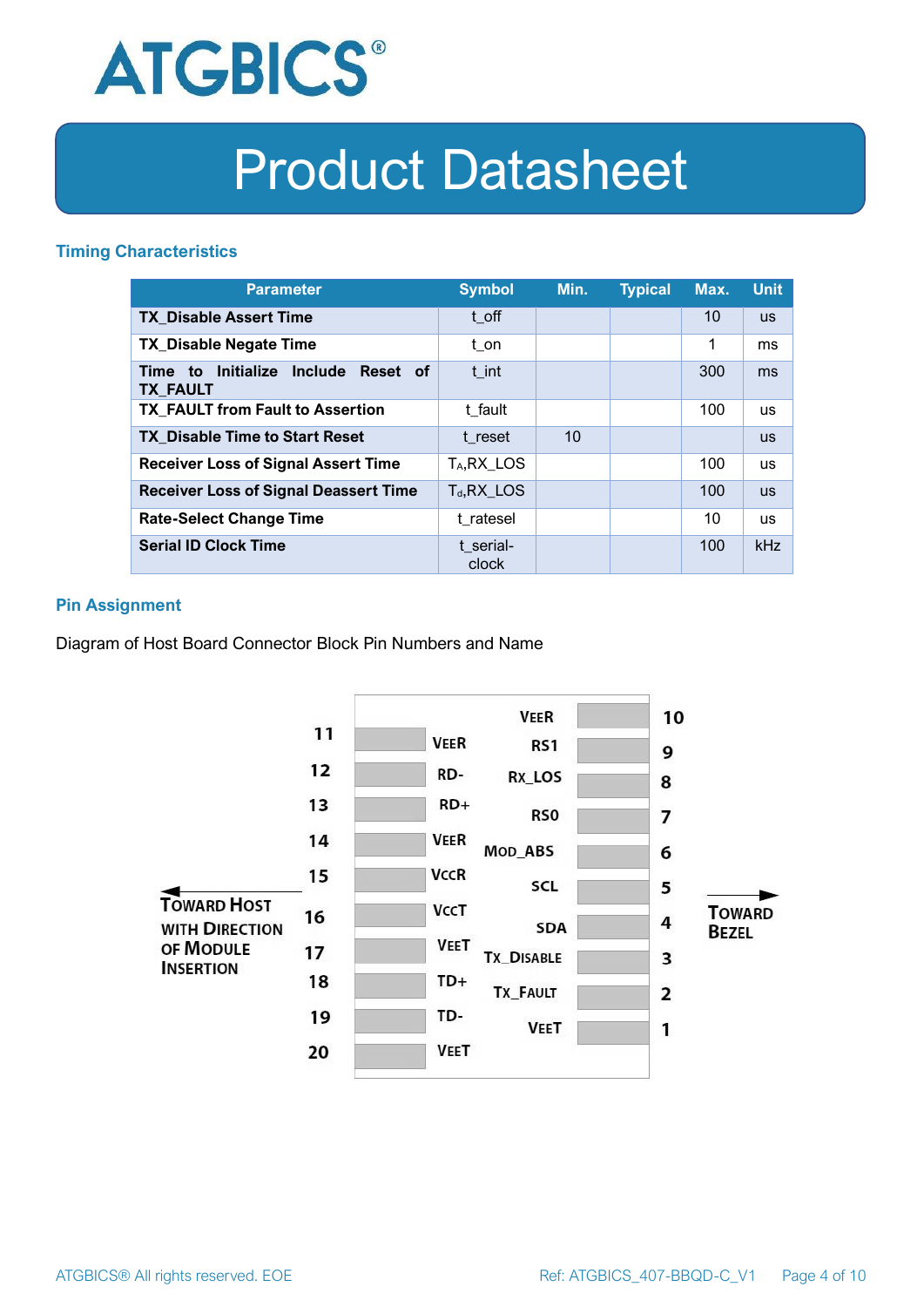

#### **Pin Function Definitions**

| <b>PIN No</b>  | <b>Name</b>                 | <b>Function</b>                                                                                                                       | <b>Notes</b>   |
|----------------|-----------------------------|---------------------------------------------------------------------------------------------------------------------------------------|----------------|
| $\mathbf{1}$   | VeeT                        | Module transmitter ground                                                                                                             | $\mathbf{1}$   |
| $\mathbf{2}$   | <b>Tx Fault</b>             | Module transmitter fault                                                                                                              | 2              |
| $\overline{3}$ | <b>Tx</b><br><b>Disable</b> | Transmitter Disable; Turns off transmitter laser output                                                                               | 3              |
| 4              | <b>SDL</b>                  | 2 wire serial interface data input/output (SDA)                                                                                       |                |
| 5              | <b>SCL</b>                  | 2 wire serial interface clock input (SCL)                                                                                             |                |
| 6              | MOD-<br><b>ABS</b>          | Module Absent, connect to VeeR or VeeT in the module                                                                                  | $\overline{2}$ |
| $\overline{7}$ | R <sub>S0</sub>             | Rate select0, optionally control SFP+ receiver. When high,<br>input data rate >4.5Gb/ s; when low, input data rate<br>$\leq$ =4.5Gb/s |                |
| 8              | <b>LOS</b>                  | Receiver Loss of Signal Indication                                                                                                    | 4              |
| 9              | RS <sub>1</sub>             | Rate select0, optionally control SFP+ transmitter. When<br>high, input data rate >4.5Gb/s; when low, input data rate<br>$<=4.5Gb/s$   |                |
| 10             | <b>VeeR</b>                 | Module receiver ground                                                                                                                | 1              |
| 11             | <b>VeeR</b>                 | Module receiver ground                                                                                                                | 1              |
| 12             | RD-                         | Receiver inverted data out put                                                                                                        |                |
| 13             | $RD+$                       | Receiver non-inverted data out put                                                                                                    |                |
| 14             | VeeR                        | Module receiver ground                                                                                                                | 1              |
| 15             | <b>VccR</b>                 | Module receiver 3.3V supply                                                                                                           |                |
| 16             | <b>VccT</b>                 | Module transmitter 3.3V supply                                                                                                        |                |
| 17             | VeeT                        | Module transmitter ground                                                                                                             | $\mathbf{1}$   |
| 18             | $TD+$                       | Transmitter inverted data out put                                                                                                     |                |
| 19             | TD-                         | Transmitter non-inverted data out put                                                                                                 |                |
| 20             | VeeT                        | Module transmitter ground                                                                                                             | 1              |

Notes:

- 1. The module ground pins are isolated from the module case.
- 2. This pin is an open collector/drain output pin and is pulled up with 4.7K-10Kohms to Host\_Vcc on the host board.
- 3. This pin is pulled up with 4.7K-10Kohms to VccT in the module.
- 4. This pin is an open collector/drain output pin and is pulled up with 4.7K-10Kohms to Host Vcc on the host board.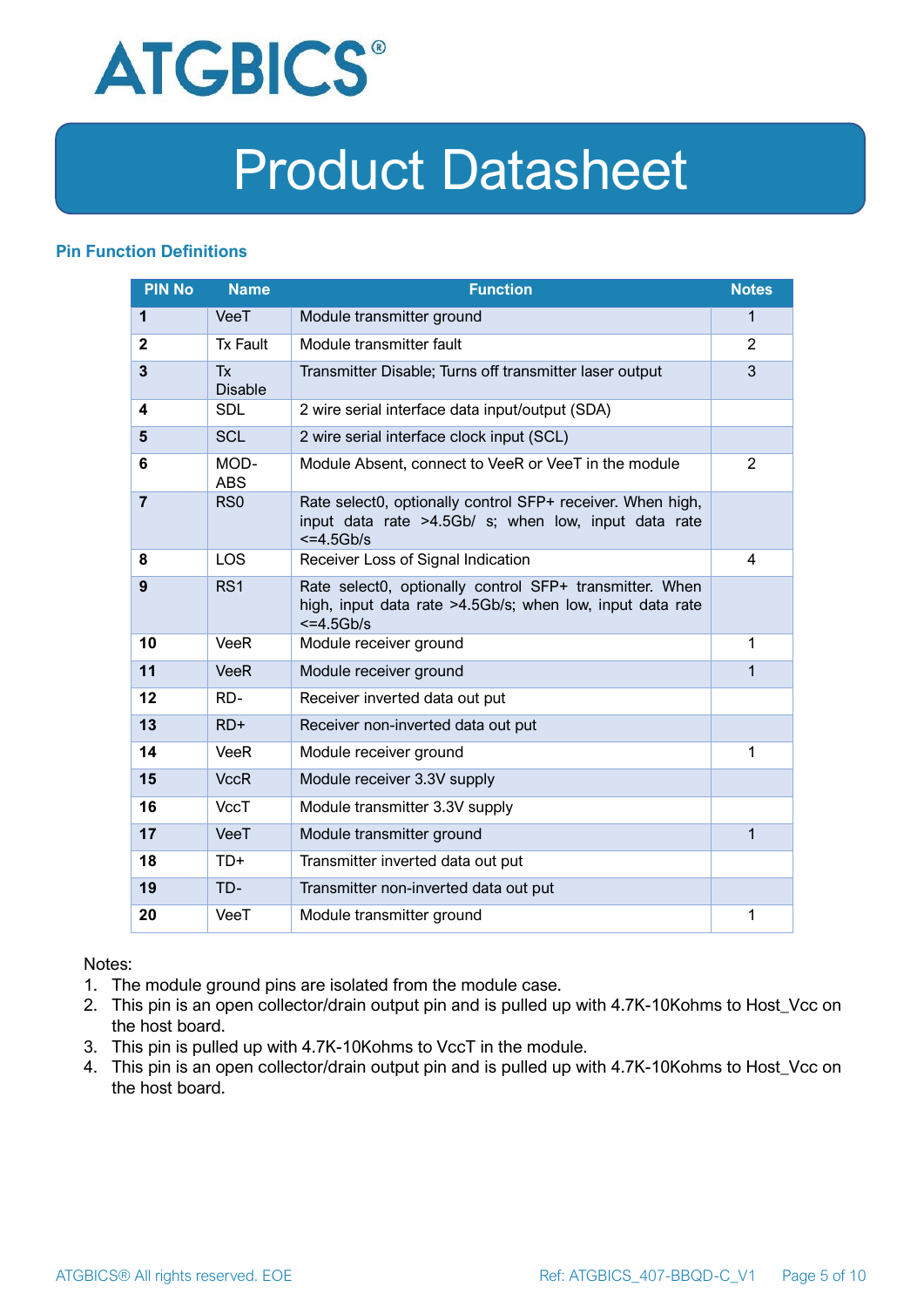

#### **SFP Module EEPROM Information and Management**

The SFP modules implement the 2-wire serial communication protocol as defined in the SFP -8472. The serial ID information of the SFP modules and Digital Diagnostic Monitor parameters can be accessed through the I <sup>2</sup>C interface at address A0h and A2h. The memory is mapped in Table 1. Detailed ID information (A0h) is listed in Table 2. And the DDM specification at address A2h. For more details of the memory map and byte definitions, please refer to the SFF-8472, "Digital Diagnostic Monitoring Interface for Optical Transceivers". The DDM parameters have been internally calibrated.

#### Table 1 - Digital Diagnostic Memory Map (Specific Data Field Descriptions)

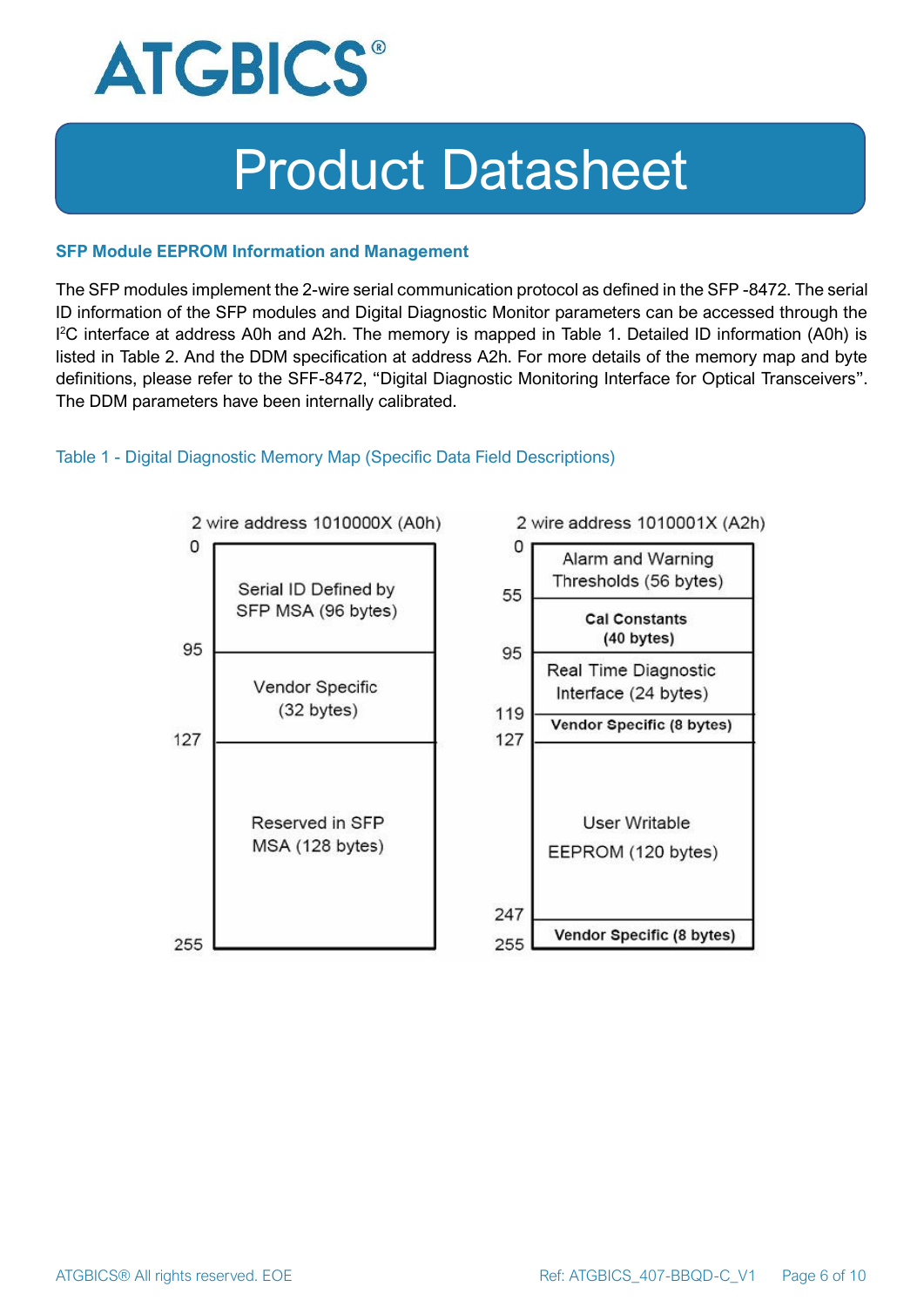

#### Table 2 - EEPROM Serial ID Memory Contents (A0h)

| <b>Data</b><br><b>Address</b> | Length<br>(Byte)                 | <b>Name of</b><br>Length | <b>Description and Contents</b>                                                                                                   |
|-------------------------------|----------------------------------|--------------------------|-----------------------------------------------------------------------------------------------------------------------------------|
| <b>Base ID Fields</b>         |                                  |                          |                                                                                                                                   |
| $\mathbf 0$                   | 1                                | Identifier               | Type of Serial transceiver (03h=SFP)                                                                                              |
| 1                             | $\mathbf{1}$                     | Reserved                 | Extended identifier of type serial transceiver<br>(04h)                                                                           |
| $\mathbf{2}$                  | 1                                | Connector                | Code of optical connector type (07=LC)                                                                                            |
| $3 - 10$                      | 8                                | Transceiver              | 10G Base-SR                                                                                                                       |
| 11                            | 1                                | Encoding                 | 64B/66B                                                                                                                           |
| 12                            | $\mathbf{1}$                     | BR, Nominal              | Nominal baud rate, unit of 100Mbps                                                                                                |
| $13 - 14$                     | $\overline{2}$                   | Reserved                 | (0000h)                                                                                                                           |
| 15                            | $\mathbf{1}$                     | Length(9um)              | Link length supported for 9/125um fibre, units of<br>100 <sub>m</sub>                                                             |
| 16                            | $\mathbf 1$                      | Length(50um)             | Link length supported for 50/125um fibre, units<br>of 10m                                                                         |
| 17                            | $\mathbf{1}$                     | Length(62.5um)           | Link length supported for 62.5/125um fibre,<br>units of 10m                                                                       |
| 18                            | $\mathbf{1}$                     | Length(Copper)           | Link length supported for copper, units of meters                                                                                 |
| 19                            | $\mathbf{1}$                     | Reserved                 |                                                                                                                                   |
| 20-35                         | 16                               | <b>Vendor Name</b>       | SFP vendor name: ATGBICS                                                                                                          |
| 36                            | $\mathbf{1}$                     | Reserved                 |                                                                                                                                   |
| 37-39                         | 3                                | Vendor OUI               | SFP transceiver vendor OUI ID                                                                                                     |
| 40-55                         | 16                               | Vendor PN                | Part Number: "407-BBQD-C" (ASCII)                                                                                                 |
| 56-59                         | 4                                | Vendor rev               | Revision level for part number                                                                                                    |
| 60-62                         | 3                                | Reserved                 |                                                                                                                                   |
| 63                            | 1                                | <b>CCID</b>              | Least significant byte of sum of data in address<br>$0 - 62$                                                                      |
| <b>Extended ID Fields</b>     |                                  |                          |                                                                                                                                   |
| 64-65                         | $\overline{2}$                   | Option                   | Indicates which<br>optical<br><b>SFP</b><br>signals<br>are<br>implemented<br>(001Ah = LOS, TX_FAULT, TX_DISABLE all<br>supported) |
| 66                            | $\mathbf{1}$                     | BR, max                  | Upper bit rate margin, units of %                                                                                                 |
| 67                            | 1                                | BR, min                  | Lower bit rate margin, units of %                                                                                                 |
| 68-83                         | 16                               | Vendor SN                | Serial number (ASCII)                                                                                                             |
| 84-91                         | 8                                | Date code                | OEM's Manufacturing date code                                                                                                     |
| 92-94                         | 3                                | Reserved                 |                                                                                                                                   |
| 95                            | 1                                | <b>CCEX</b>              | code for the<br>Fields<br>Check<br>extended<br>ID<br>(addresses 64 to 94)                                                         |
|                               | <b>Vendor Specific ID Fields</b> |                          |                                                                                                                                   |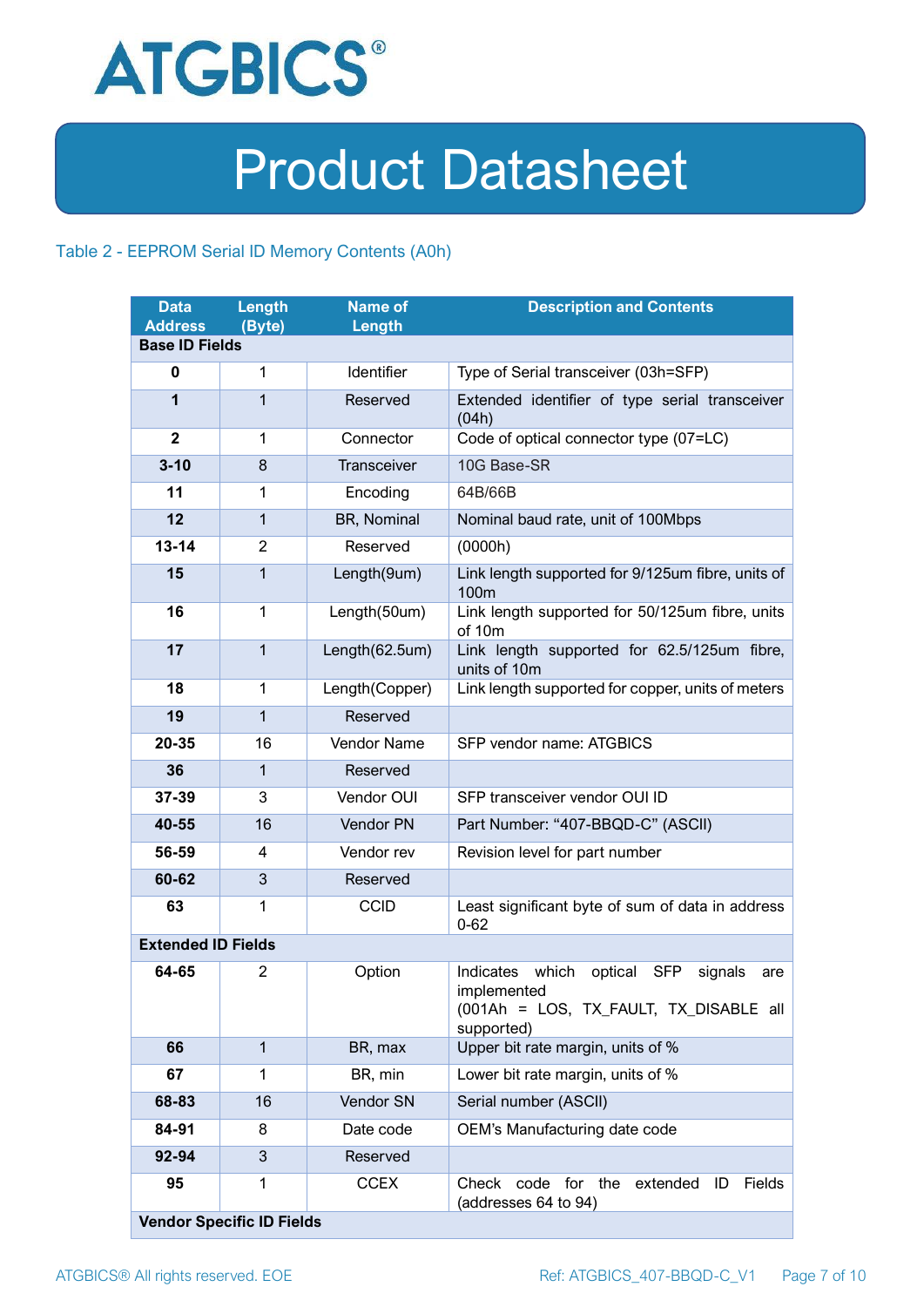

| 96-127      | ററ  | Readable | OEM specific date, read only |
|-------------|-----|----------|------------------------------|
| $128 - 255$ | 128 | Reserved | Reserved for SFF-8079        |

#### **Digital Diagnostic Monitor Characteristics**

| <b>Data</b><br><b>Address</b> | <b>Parameter</b>                 | <b>Accuracy</b> | Unit,         |
|-------------------------------|----------------------------------|-----------------|---------------|
| 96-97                         | Transceiver Internal Temperature | ±3.0            | $^{\circ}C$   |
| 98-99                         | VCC3 Internal Supply Voltage     | ±3.0            | %             |
| 100-101                       | Laser Bias Current               | ±10             | $\frac{0}{0}$ |
| 102-103                       | <b>Tx Output Power</b>           | ±3.0            | dBm           |
| 104-105                       | <b>Rx Input Power</b>            | ±3.0            | dBm           |

#### **Regulatory Compliance**

The 407-BBQD-C complies with international Electromagnetic Compatibility (EMC) and international safety requirements and standards (see details in Table following).

| Electrostatic Discharge<br>(ESD) to the Electrical Pins                               | MIL-STD-883E<br>Method 3015.7                                             | Class 1(>1000 V)                          |
|---------------------------------------------------------------------------------------|---------------------------------------------------------------------------|-------------------------------------------|
| Electrostatic<br>Discharge<br>(ESD)<br>LC<br>the<br><b>Duplex</b><br>to<br>Receptacle | IEC 61000-4-2<br><b>GR-1089-CORE</b>                                      | Compatible with standards                 |
| Electromagnetic<br>Interference (EMI)                                                 | FCC Part 15 Class B<br>EN55022 Class B (CISPR 22B)<br><b>VCCI Class B</b> | Compatible with standards                 |
| Laser Eye Safety                                                                      | 1040.10<br>21CFR<br>and<br>FDA.<br>1040.11<br>EN60950, EN (IEC) 60825-1,2 | Compatible with Class 1 laser<br>product. |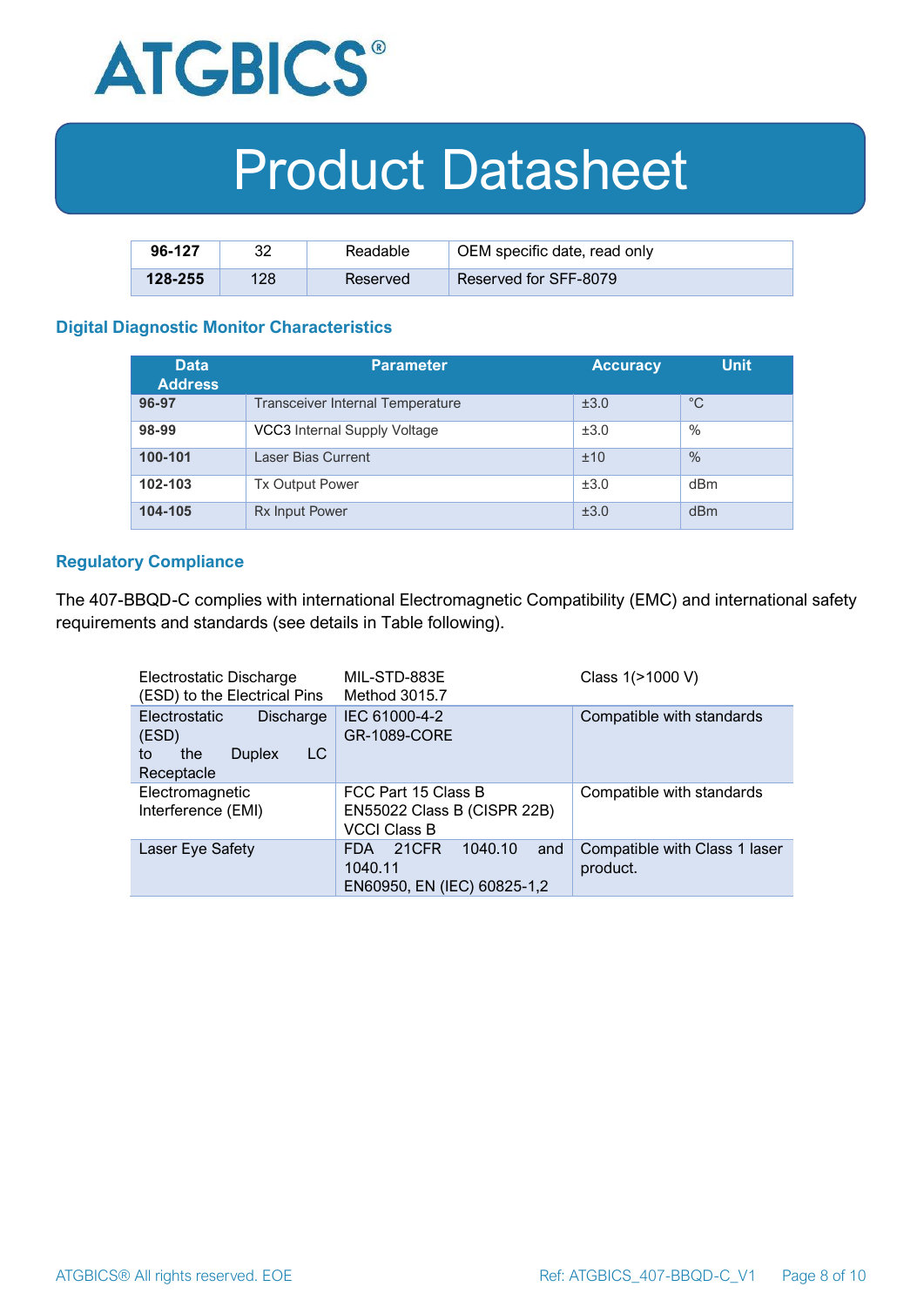

#### **Recommended Circuit**



#### **Recommended Host Board Power Supply Circuit**



**Recommended High-speed Interface Circuit**